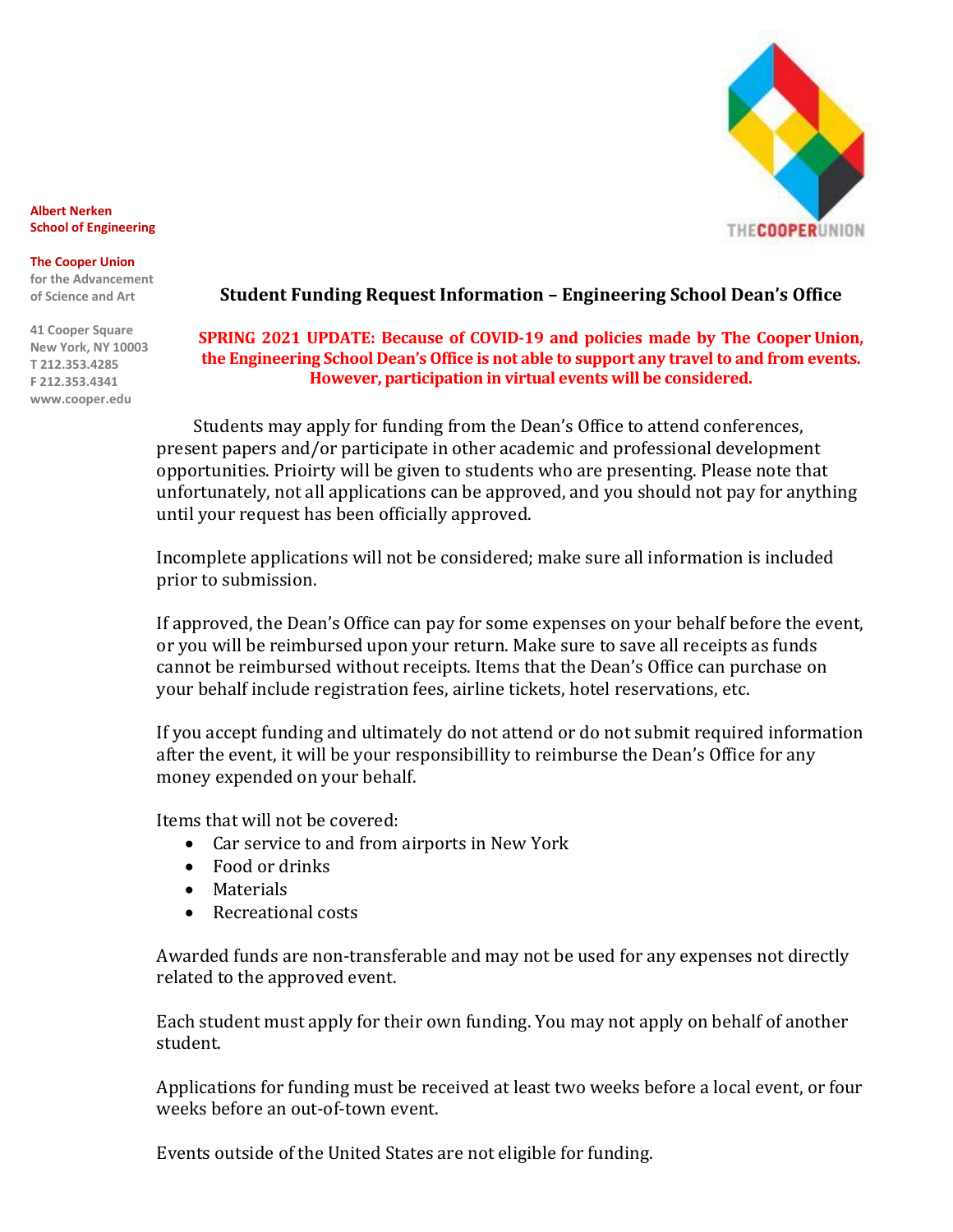After the event, each student must submit a brief statement (500 words minimum) reflecting on the experience. Please include information about the benefits of attending the event, what you did while in attendance, any important connections and networking opportunities made by attending the event, and, in general, how did the experience contribute to your professional development. This statement should not read like a calendar listing. Instead, it should be a holistic reflection about what was learned by taking part in the experience. Consider including pictures, especially those of you presenting. Please note that the submitted statement and any pictures may be used by the Engineering School.

The reflection statement and all receipts are due no later than **two weeks** after the event. If items are not received within two weeks, you will forfeit all reimbursements and be required to reimburse the Dean's Office for any purchases made on your behalf. Please note that the Dean's Office will not send a reminder.

Completed applications should be submitted to Beth Slack via e-mail at: [\(beth.slack@cooper.edu](mailto:beth.slack@cooper.edu)).